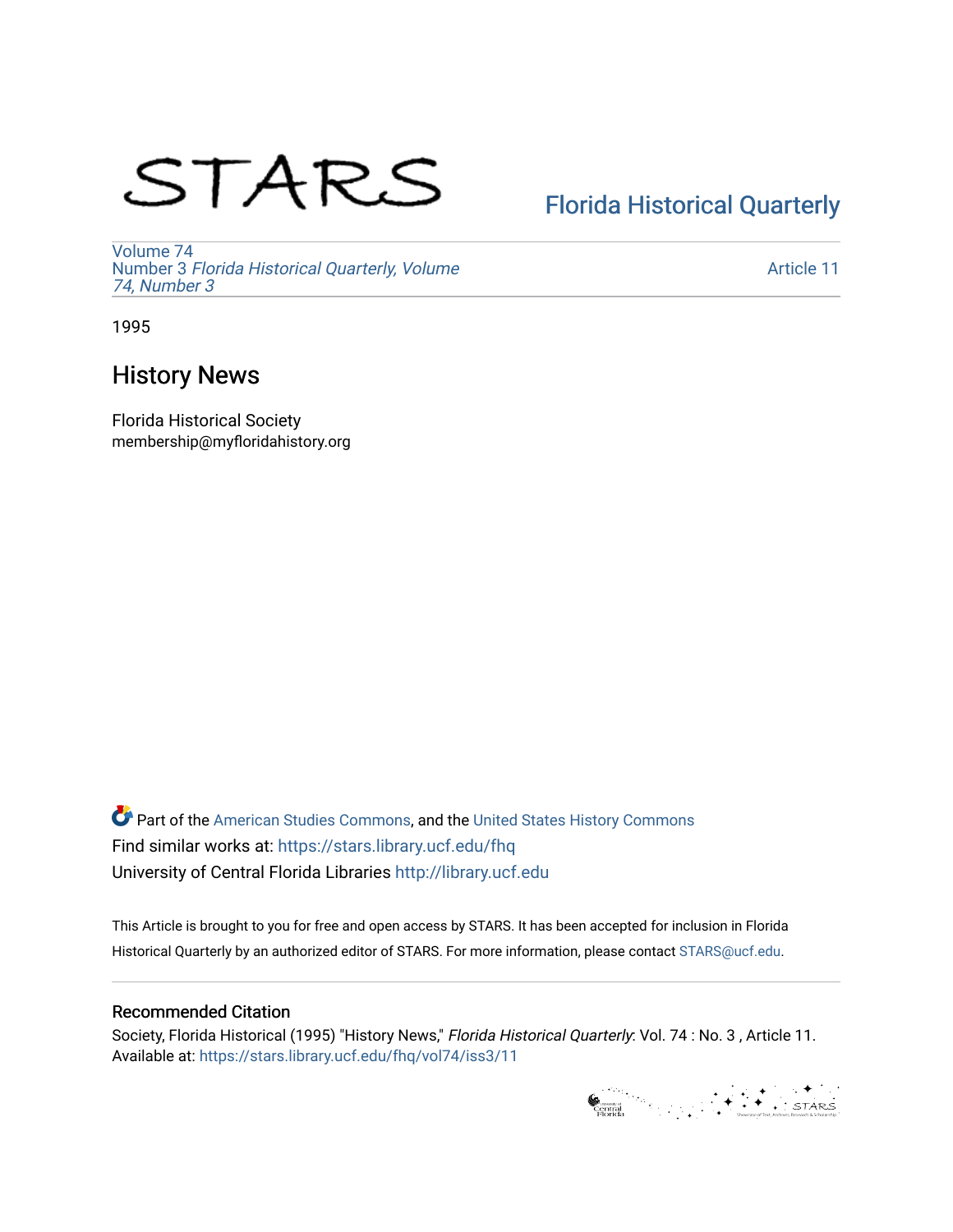### HISTORY NEWS

#### *Awards and Honors*

Dr. Leon J. Weinberger, University of Alabama research professor in religious studies and, since 1969, general editor of the Judaic studies series of the University of Alabama Press has received the prestigious Friedman Prize, a \$5,000 cash award made by the National Hebrew Language and Culture Foundation (Histadrut Ivrit). The presentation was made on November 5 in New York City.

#### *Meetings and Calls For Papers*

The Gulf Coast History and Humanities Conference, originally scheduled for early October, was canceled because of Hurricane Opal. It will be rescheduled for January or February 1996. For additional information, contact Dr. Glen Costen at (904) 484-1449 or (904) 484-1425.

The Florida Folklore Society will hold its annual meeting in Cassadaga on February l0-11, 1996. Cassadaga, now over 100 years old, is a Spiritualist Camp which has been designated as a Historic District on the National Register of Historic Places. Resident spiritualists and scholars will explore Cassadaga's history, religion, and folklife. Panels, presentations, and a walking tour will be on the program. For more information, call Dr. Kristin Congdon at (407) 823-2195.

The Oral History Association invites applications for three awards to be presented in 1996 that will recognize outstanding work in the field. Awards will be given for a *published article* or *essay* that uses oral history to advance an important historical interpretation or addresses significant theoretical or methodological issues; for a *completed oral history project* that addresses a significant historical subject or theme and exemplifies excellence in oral history methodology; and to a *postsecondary educator* involved in undergraduate, graduate, continuing, or professional education who has made outstanding use of oral history in the classroom. In all cases, awards will be given for work published or completed between January 1, 1995 and March 30, 1996.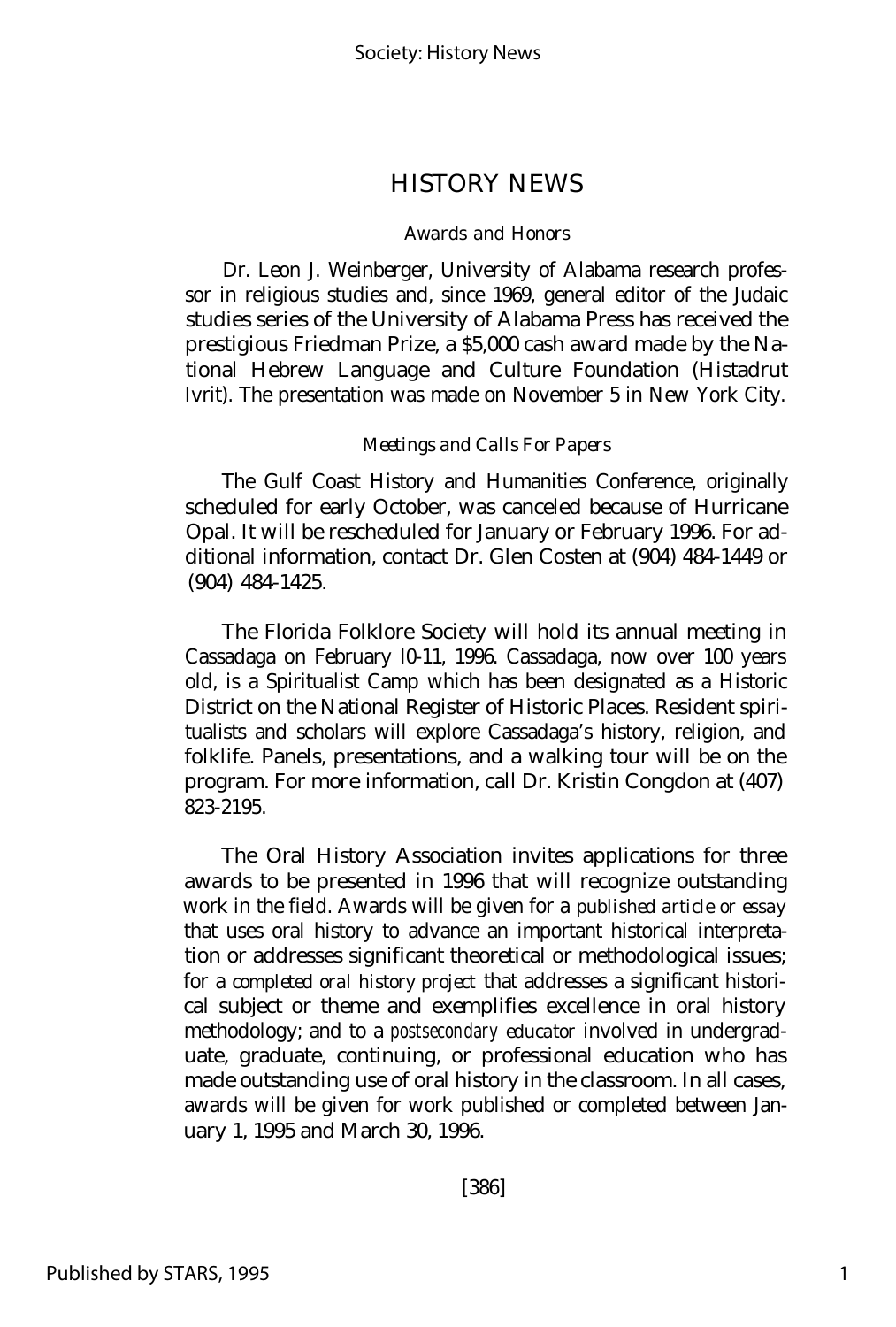#### HISTORY NEWS 387

Awards are honorific and will be announced at the Association's annual meeting, to be held October 10-13, 1996, in Philadelphia, Pennsylvania. The Association welcomes entries and nominations from all who practice oral history, including academic scholars and educators, public history institutions and practitioners, independent professionals, libraries and archives, community-based groups and individuals, and others.

For guidelines and submission information, write Rebecca Sharpless, Executive Secretary, Oral History Association, Baylor University, P. O. Box 97234, Waco, TX 76798-7234. Deadline for receipt of all nomination materials is April 1, 1996.

The 1996 conference of the International Society for Comparative Study of Civilizations will be held at the Kellog West Conference Center of California State Polytechnic University, Pomono, June 21-23, 1996. The major theme of the conference is *Science and Technology in World History.* Subthemes include: Globalization, Comparative Religion, Comparative Literature, The UN, and other World System Networks, Theory and Methods for Comparative Study of Civilizations, and What Makes a Civilization. For inquiries and additional information, contact: Michael Andregg, University of St. Thomas, 1976 Field Ave., St. Paul, MN 55166.

*News*

The University of Oklahoma Libraries' Western History Collections, in cooperation with the Oklahoma Historical Society, has completed filming the Cherokee Nation Papers. The Collection contains nearly 100 linear feet of official records and publications of the Cherokee Nation, as well as the personal papers of James Madison Bell, Stand Watie, John Rollins Ridge, and Elias C. Boudinot. For information about purchasing all or part of this microfilm set, contact the Curator, Western History Collections, University of Oklahoma Libraries, Rm. 452, Monnet Hall, Norman, Oklahoma 73019.

The Historical Museum of Southern Florida will host "Tobacco Art: Cigar and Cigarette Labels from Cuba and Florida," until January 7, 1996. The museum is open seven days of the week. For more information about specific times, contact the museum at (305) 375-1492.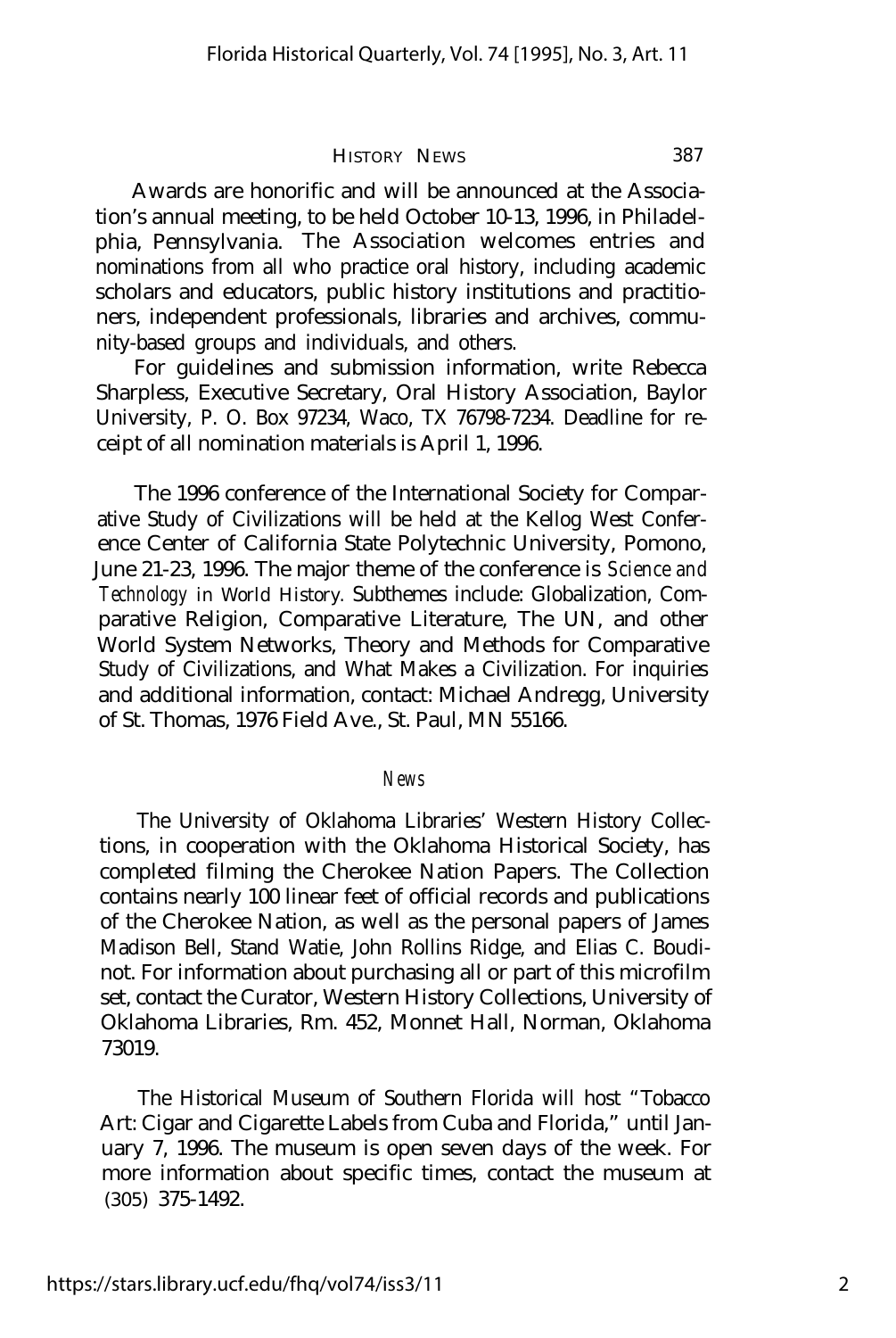#### 388 FLORIDA HISTORICAL QUARTERLY

Gail Buckland, an author for Random House, is searching for photographs that depict America's great engineering achievements. She is interested in finding pictures that are "powerful, evocative, significant, lovely, and memorable images of construction and the growth of the infrastructure." If you have any such pictures, please send a photocopy to Gail Buckland, 626 Boulevard, Westfield, NJ 07090 or call her at (908) 233-3227.

Dorothy Hinn, a doctoral student at the University of Central Florida, is seeking information about the small town of Midway, Florida. Anyone with information about Midway should contact Ms. Hinn at 1666 Fife Court, Titusville, FL 32796.

The Boca Raton Historical Society is offering weekly guided tours of that city. The tour will include many buildings/residences that are the work of renowned architect, Addison Mizner. For more information, contact Kristen Hamre at (407) 359-6766.

A new historical society, the Historical Society of Melbourne's Beaches, is now in business. The society publishes a news letter, *The Beach Historian,* and conducts regular quarterly meetings. For more information, contact Frank Thomas at (407) 723-2655.

The Presidio de San Augustin Commission has a new news letter *Las Noticias,* which keeps interested persons up to date on activities for Historic St. Augustine. To get on the mailing list, contact the Presidio Commission, P.O. Box 1987, St. Augustine, FL 32085.

The Tampa and Ybor City Street Railway Society, Inc., has persuaded the Hillsborough County Commission and the Hillsborough Area Rapid Transit authority to inaugurate electrical street car service again from downtown Tampa to the Ybor City Historic District. The new service is expected to begin as soon as new cars (replicas of the 1923 Birney) can be made. For more information, contact the TYBCRS at (813) 622-3912 or (813) 247-3545.

The Mount Dora Historical Society is preparing a historical display at its Royellou Museum featuring the citrus industry of Mount Dora. It is soliciting donations or loans of artifacts, photographs, and general citrus-oriented memorabilia. For more information call Don Copeland, display project coordinator, at (904) 735-1842.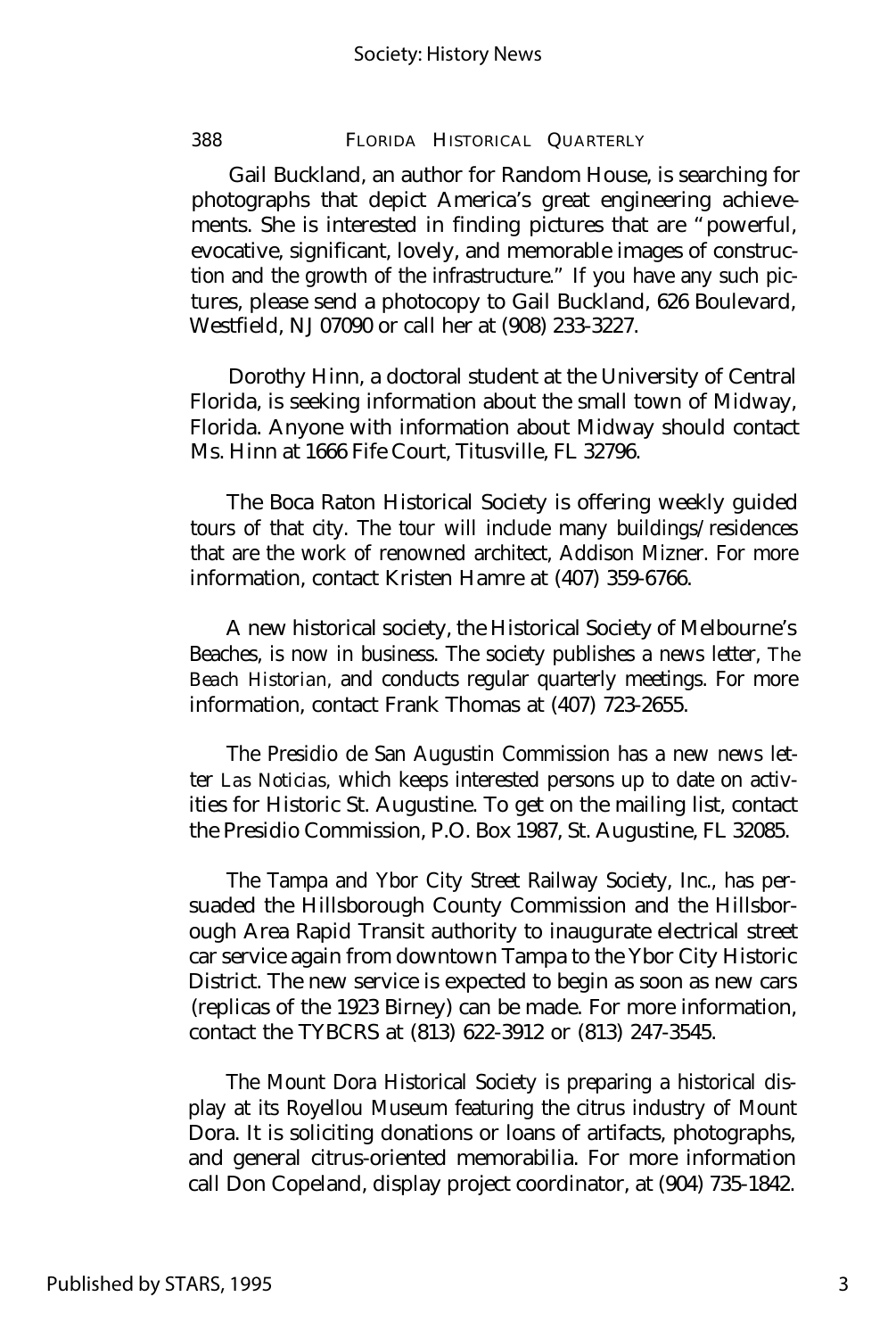#### HISTORY NEWS 389

The Tampa Historical Society announces the availability of "Tampa Times," a 55-minute video of the history of the Tampa Bay area from earliest recorded time to the present. Material was provided by Dr. Gary Mormino of the University of South Florida and narration is by Mr. Bob Hite. The video may be ordered from the Tampa Historical Society, 245 S. Hyde Park Ave., Tampa, FL 33606. The price is \$13.00. The Society has also recently published *The Bayshore Boulevard of Dreams,* encompassing the 105 year history of the boulevard. Coauthored by Mary Judy Brown and Charles A. Brown and illustrated by over 125 photographs, it may be ordered by mail from the same address for \$13.50.

The Jacksonville Historic Center, on the Southbank Riverwalk, announces a change in its operating hours. Beginning on Monday, October 16, the center will be open from 12:00 p.m. until 5:00 p.m., seven days a week.

Dr. Madelaine Burnside, executive director of the Mel Fisher Maritime Heritage Society of Key West, has been elected to the board of the Florida Association of Museums. She will chair the organization's History Affinity Group. A member of the Florida Association of Museums for the past ten years, the not-for-profit Mel Fisher Maritime Heritage Society was founded in 1982. Its Key West museum is believed to hold the richest single collection of 17thcentury maritime and shipwreck antiquities in the Western Hemisphere.

The Citrus County Historical Society held an official Citrus County Sesquicentennial Committee event on October 7, 1995. The symposium featured David Yulee, and Florida Becomes A State. Dr. Samuel Proctor, distinguished service professor of history and Julien C. Yonge professor of Florida history at the University of Florida, was the keynote speaker. Other featured speakers were Canter Brown, Jr., James M. Denham, and Robert McNeil.

On November 18, 1995, the Florida Historical Society sponsored a workshop at the Historic Roesch House Education Annex at its new headquarters in Melbourne. Entitled "Practical Conservation of Metal Artifacts: Layman's Hope for Corroded Heirlooms," the workshop was conducted by Doug Armstrong.